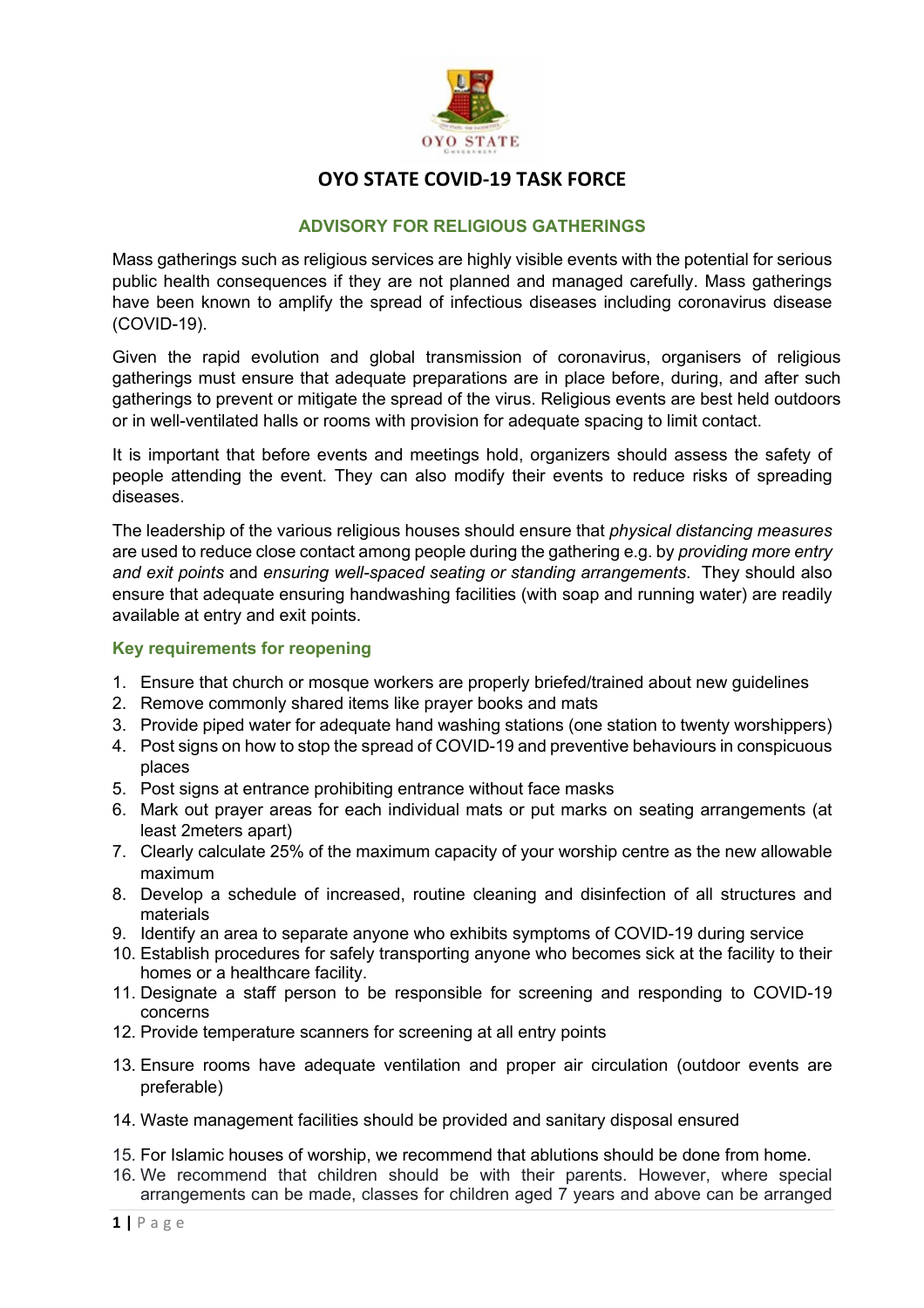

provided social distancing is strictly enforced and the teachers are well trained in COVID-19 prevention. Any unwell child should stay away from places of worship.

#### **PRE-EVENT ACTIVITIES**

- 1. The following information must be provided to attendees *before* meetings or services:
	- Advice on regular and thorough washing of hands with soap under running water or use of alcohol-based hand -sanitizer
	- Avoid touching your eyes, nose, and mouth with unwashed hands
	- Avoid shaking hands, hugging and any other form of physical contact
	- Please stay at home if you feel ill with fever, cough or breathing difficulties
	- Cover your nose and mouth with your bent elbow or tissue when you cough or sneeze (organizers can provide this) and dispose of the tissues immediately
	- Ensure you wear a mask that covers the mouth and nose during the time you are within the churches and mosques
	- Do not come to the religious gathering if you have just traveled from a high-risk region, have had contact with a confirmed case, or have been exposed to the virus.
	- Vulnerable individuals such as those aged 65 years and above, those with impaired immune systems (e.g. HIV, cancer treatment) and other co-morbidities such as diabetes and heart disease are advised to stay at home and consider remote participation such as online service
- 2. The maximum capacity of the venue for the gathering must be predetermined before the event/meeting/ service and efforts must be made to adhere to it
- 3. Religious leaders must identify practices that aid the transmission of the virus and modify them appropriately. These include vigorous singing, shouting, sharing of materials, shared use of microphone etc. This must be communicated to the worshippers.
- 4. Plan worship not to exceed one (01) hour. Multiple sessions (with at least 30 minutes in between) are encouraged, but disinfection must be done after each session.
- 5. Microphone **boomers should be removed after each user and disinfected with 70% alcohol spray**.
- 6. Preparations should be made to recruit and train personnel on implementing and enforcing infection Prevention (IPC) measures or protocols such as
	- Screening of attendees for signs of illness
	- Crowd control measures at entry and exit points or in case of spillovers beyond the capacity of the venue
	- Emergency response protocols for sick people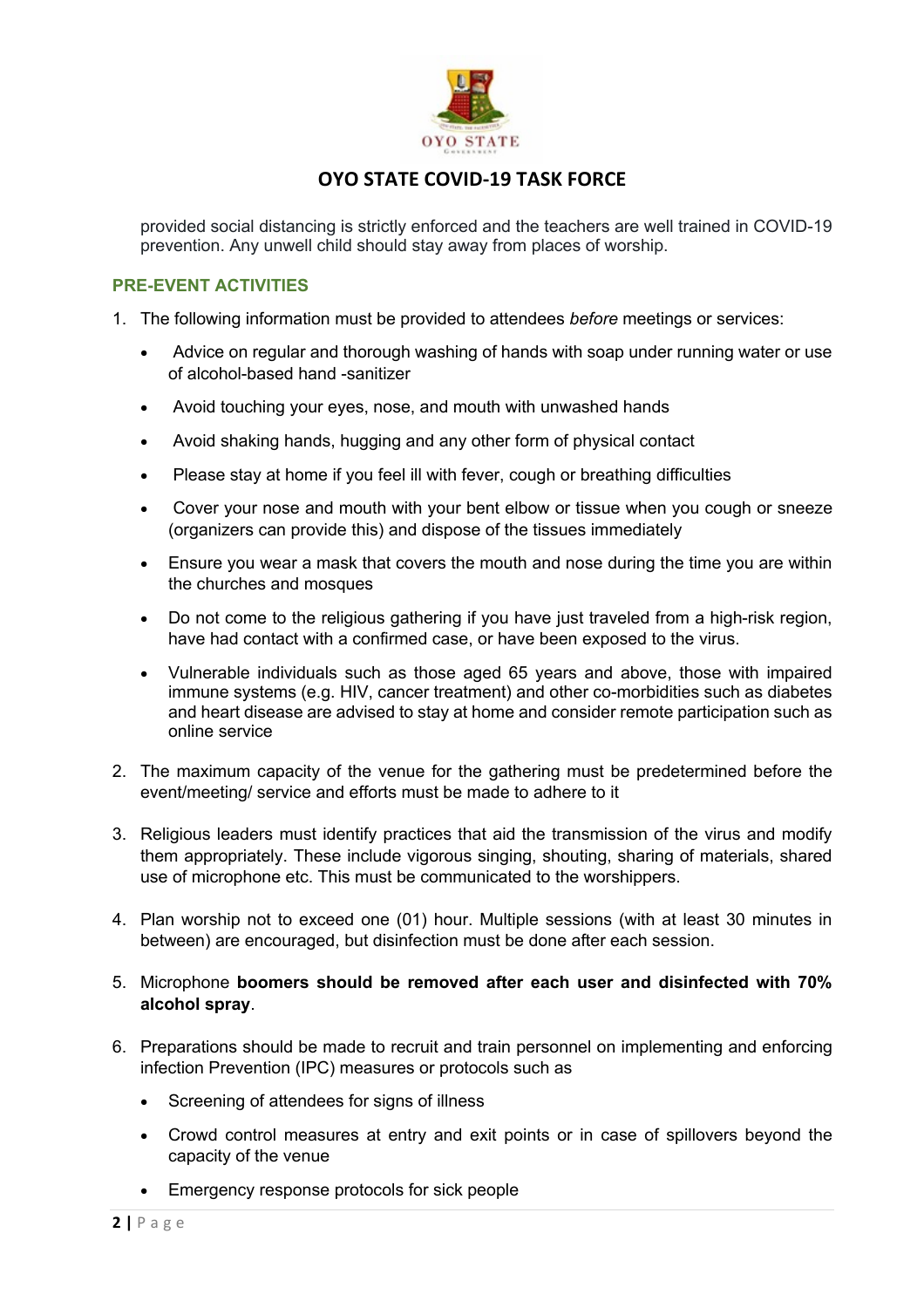

- Seating/standing arrangements
- Routine cleaning and disinfection of surfaces, floors, doorknobs, etc

#### **DURING EVENT OR GATHERING**

- Religious organizations should provide temperature scanners to be used for temperature screening at entry points. People with symptoms such as cough and fever should NOT BE ALLOWED into the premises.
- **All houses of worship and religious meeting places must be re arranged to accommodate 25% of the former capacity**
- **For churches that use plastic or leather chairs arranged singly, the spaces between chairs should comfortably seat 2 chairs, before, behind and on both sides.**
- **Churches that use pews must seat a maximum of three people on a long pew and only two on a short pew i.e., enough space to sit three people between each person**
- Everyone attending the religious event must wear a mask or ensure that the nose and mouth are properly covered.
- Ensure provision of adequate hand washing facilities including running water, soap or alcohol-based hand sanitizer
- Efforts should be made to capture the contact details of all attendees e.g., asking them to fill attendance online or to drop a small slip containing their contact details
- Organizers should provide adequate human resources (who should be equipped with required PPE) who will be responsible for cleaning and disinfecting communal places such as ablution areas, all floors, toilets, and surfaces such as door handles, chairs and church benches with disinfectant or soap
- Organizers should provide adequate waste management facilities such as closed trash cans so that people dispose of tissue and other waste properly
- Organizers should review practices that put their congregations at risk (e.g. sharing a communal cup, receiving the holy communion on the tongue, shaking hands)
- No sharing of books or hymnals or testaments; each congregant or attendee should bring theirs or watch projections on screens

#### **MEASURES AFTER RELIGIOUS GATHERINGS**

- 1. The venue of the gathering must be disinfected immediately after the event.
- 2. All attendees must disperse in an orderly and efficient manner *immediately after services* while maintaining physical distancing
- 3. The religious leaders must also set up a notification system so that anyone who is confirmed as a COVID-19 case after attending a gathering can reach out to them